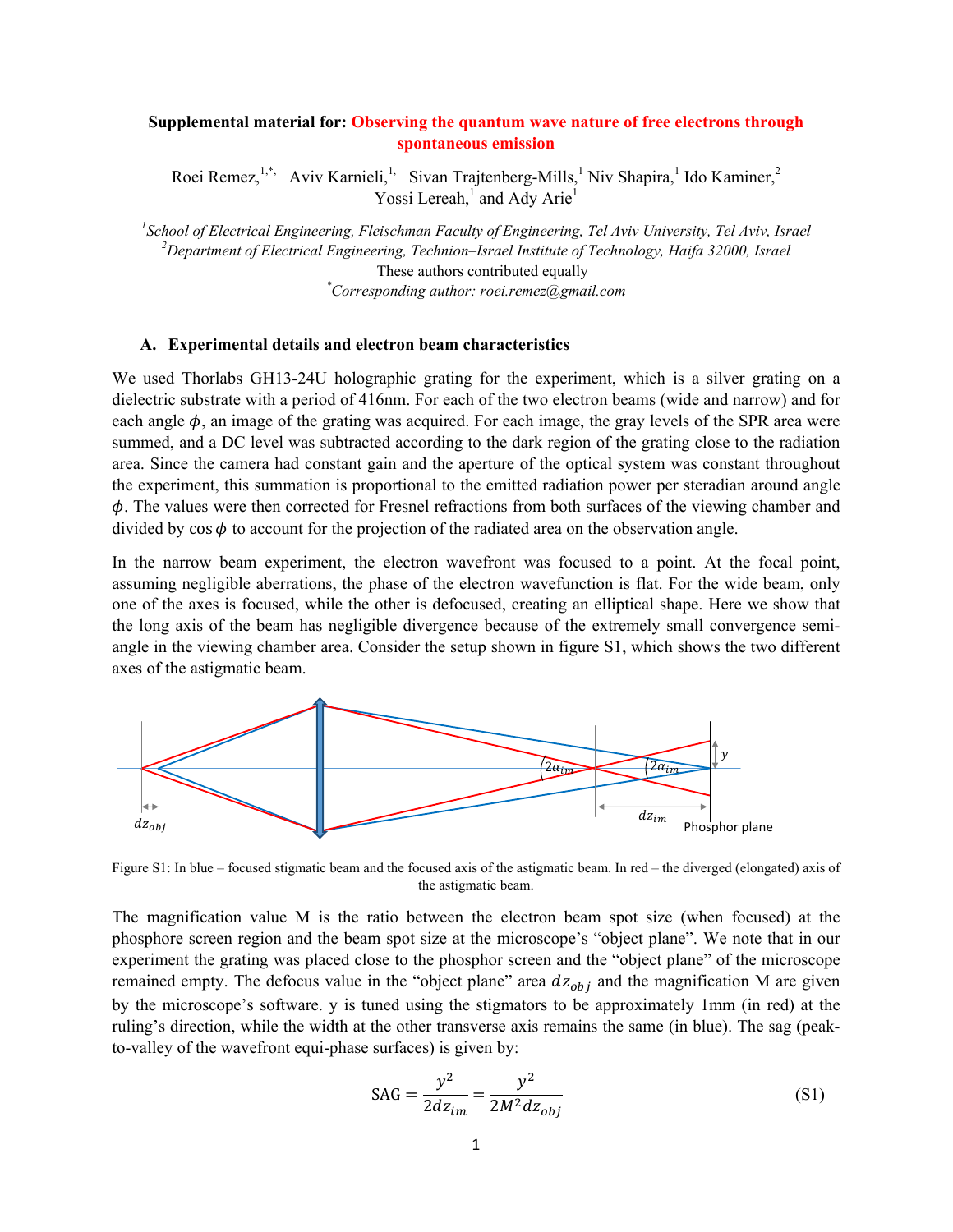And the convergence semi-angle in the image:

$$
\alpha_{im} \approx \frac{y}{dz_{im}} = \frac{y}{M^2 dz_{obj}}
$$
(S2)

For the parameters of our experiment,  $y \approx 1$  $mm$ , M=1850,  $dz_{obj} = 0.8$  $mm$ , we get SAG = 0.18  $nm$ , and  $\alpha_{im} = 0.36 \,\mu$ rad. In our experiments, the grating period is 416nm and interaction length is about 10  $\mu$ m, therefore the SAG is more than three orders of magnitude smaller than the grating period, and 4 orders of magnitude smaller than the interaction length. Therefore, the divergence of the elongated axis of the beam is negligible, and the phase is approximately flat. In addition, the effect of the astigmatism is at least an order of magnitude larger than other aberrations, and therefore the contribution of other aberrations to the astigmatic SAG value is negligible.

# **B. Electron beam transverse coherence**

In this section we detail the measurements and analysis done in order to verify that the wide electron beam's transverse coherence length (TCL) at the grating plane is significantly wider than the emitted wavelength, thus meeting the theoretical assumptions used in this work.



Figure S2: (a) Observed Fresnel fringes at the limiting aperture plane. (b) Averaged signal of the aperture edge, *demonstrating a* 2.5μm *range of resolvable fringes.*  $\frac{1}{\pi}$  *demonstrating a* 2.5μm *range of resolvable fringes.* 

both experimentally and theoretically, that FEGs are partially conerent sources  $[2-4]$ , where, using a biprism, TCLs exceeding a millimeter were measured in low current densities. Further, holograms of tens of microns in size were reported in [5–7]. Therefore, we generally expect the TCL in parallel illumination mode, to obtain large values exceeding a few microns (depending strongly on the working conditions, and particulalrly on the current density and extraction field of the FEG).

In spite of the biprism interference method being the preferable and most straightforward technique of measuring the TCL [1,8], the apparatus can be damaged in high current densities. On the other hand, the latter are needed in order to maintain high SNR for the optical radiation in the experiment. Therefore, in order to measure the TCL in the respective working conditions, we resorted to the Fresnel fringes method [1,9], wherein the near-field diffraction of the beam from an opaque edge is measured in defocus. In the limit of small defocus relative to the distance to the source, the lateral extent of resolvable fringes from the edge position provides a lower-bound estimate for the TCL [9]. The method is mainly limited by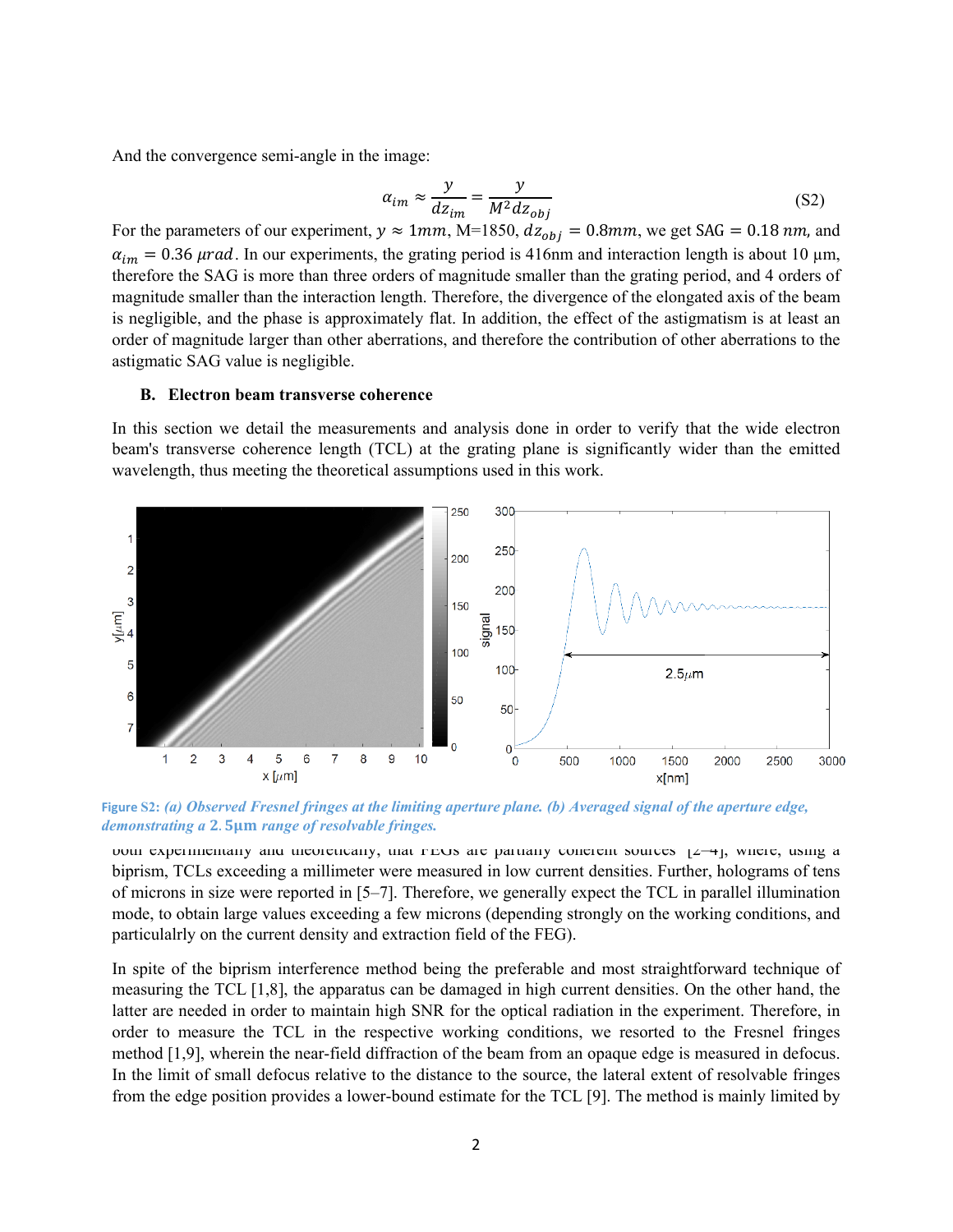SNR of the TEM image, as the fringes' contrast inherently decays away from the edge. Using this method, we measured a TCL of 2.5  $\mu$ m at the limiting aperture's plane, near the second condenser lens, of diameter 150 µm. The measurement results are displayed in Fig. S2.

In Ref. [10], it was proven that for an electron-optical system comprising lenses and apertures, the ratio of the TCL to the beam size is a constant along the beam propagation in the system. This constant, called the coherence parameter [10] or beam parameter [2,4], is related to the beam's 'etendue' [10], which is also a conserved quantity. We use this observation to determine a lower bound to the TCL in the grating plane, using the measured beam size, and the TCL  $(2.5 \text{ µm})$  and aperture diameter  $(150 \text{ µm})$  in the plane where the Fresnel fringes were observed. The coherence parameter was found to be  $K = 0.0167$ , a relatively small fraction of the beam lateral width, due to the non-ideal working conditions of high current density and largest possible limiting aperture (necessary for high optical SNR, as discussed above). However, as we increase the beam lateral size at the grating plane, the lower bound for the TCL takes a satisfactory value of

| TCL $\geq \begin{cases} 5 \mu m, \\ 33 \mu m, \end{cases}$ | narrow beam of 300 µm     |
|------------------------------------------------------------|---------------------------|
|                                                            | wide beam of $2000 \mu m$ |

being at least more than 60 times larger than the optical wavelength for the case of the wide beam. This result is in accordance with the assumptions employed in the theoretical derivation, wherein the wavefunction coherence is assumed much larger than the optical wavelength.

#### **C. Detailed QED derivation**

We combine the approaches of Ref [11] for solving the Dirac Hamiltonian and the electromagnetic Bloch-modes approach of Ref [12]. First, we consider an electron-photon state subject to the unperturbed Dirac Hamiltonian

$$
H_0 = c\mathbf{\alpha} \cdot \mathbf{p} + \beta mc^2 + \sum_{\mathbf{q}, n\sigma} \hbar \omega_{\mathbf{q}n\sigma} a_{\mathbf{q}n\sigma}^{\dagger} a_{\mathbf{q}n\sigma}
$$
(S3)

where  $\alpha = (\alpha_1, \alpha_2, \alpha_3)$  and  $\beta$  are the Dirac matrices,  $\mathbf{p} = -i\hbar \nabla$  the momentum operator and  $\omega_{\mathbf{q}n\sigma}$ ,  $a_{\mathbf{q}n\sigma}$ are the frequency and annihilation operator of the electromagnetic field, where  $\sigma = 1.2$  are the two polarizations and  $n$  is the band index. The unperturbed Hamiltonian takes into account the boundary conditions imposed by the periodic grating. The latter imply that the eigenmodes of the electromagnetic field must be given as periodic functions along the direction of the grating periodicity,  $\Lambda$ ,

$$
\mathbf{A} = \sum_{\mathbf{q},\mathbf{n},\sigma} \sqrt{\frac{\hbar}{2\epsilon_0 V \omega_{\mathbf{q},\mathbf{n},\sigma}}} \left[ a_{\mathbf{q},\mathbf{n},\sigma} \sum_{m=-\infty}^{\infty} \epsilon_{m,\mathbf{q}\mathbf{n}\sigma}(\mathbf{r}_T) A_{m,\mathbf{q}\mathbf{n}\sigma}(\mathbf{r}_T) e^{i\mathbf{q}_{\mathbf{m}} \cdot \mathbf{r}} + c.c. \right]
$$
(S4)

where  $\mathbf{q}_m = (q_x, q_{ym}, q_z + \kappa_m)$ , with  $q_{ym} = \sqrt{q^2 - (q_z + \kappa_m)^2 - q_x^2}$ ,  $\kappa_m = m \frac{2\pi}{\Lambda}$ ,  $\epsilon_0$  the vacuum permittivity, V the quantization volume and  $\epsilon_{m,qn\sigma}$  is the field polarization vector of the *m*-th component, which is dependent on the details of the boundary. The  $A_{m,qn\sigma}$  coefficients satisfy a normalization condition  $\sum_m \int d^2x |A_{m,q\sigma}|^2 = 1$ . In the most general case, we allow for the mode coefficients and polarization to vary along the transverse coordinates  $\mathbf{r}_T = (x, y)$ .

This quantization scheme expands the electromagnetic field in modes  $qn\sigma$ , each with an infinite number of  $\mathbf{q}_m$  in its corresponding Fourier series. For simplicity, we assume that only the  $m=0$  term is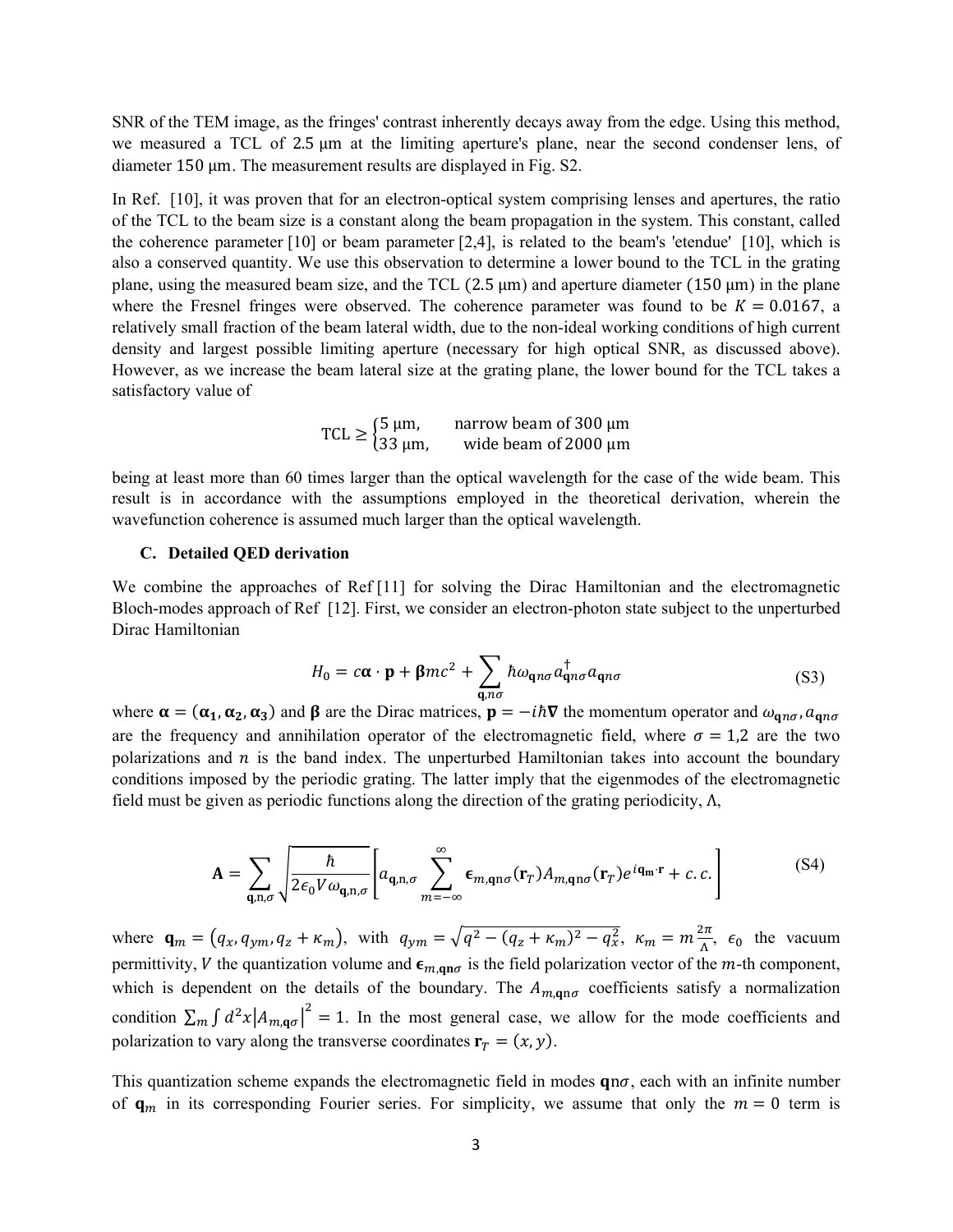propagating ( $q_{ym}$  is real), while for  $m \neq 0$  it is evanescent in the y direction ( $q_{ym} = i\alpha_m$  is imaginary). This implies that momentum conservation is made possible through the evanescent parts of the mode, which contain the extra longitudinal momentum,  $q_z + \kappa_m$ , necessary for momentum conservation. When such a mode is excited, the generated surface waves stay in the near field, whereas the propagating part can be detected in the far field.

The interaction Hamiltonian is readily given by taking  $\mathbf{p} \to \mathbf{p} + e\mathbf{A}$  in the Dirac Hamiltonian, i.e.  $H_{int} = ec\alpha \cdot A$ , where *e* is the electron charge. We assume that the initial electron-photon state can be expressed as a superposition of free-space electron modes multiplied by the electromagnetic vacuum state

$$
|\psi_i\rangle = \sum_{\mathbf{k}_i} \frac{1}{\sqrt{V}} \tilde{\psi}(\mathbf{k}_i) | \mathbf{k}_i \mathbf{s}_i; 0 \rangle = |0\rangle \otimes \sum_{\mathbf{k}_i} \mathbf{u}_i(\mathbf{s}_i, \mathbf{k}_i) \frac{1}{\sqrt{V}} \tilde{\psi}(\mathbf{k}_i) | \mathbf{k}_i \rangle
$$
 (S5)

Where  $\mathbf{k}_i = (k_{ix}, k_{iy}, k_{iz})$  is the initial wave-vector of the electron with a pure spin state  $\mathbf{s}_i$ , **u** is a 4component spinor of the electron, and  $\tilde{\psi}(\mathbf{k}_i)$  is the spectral envelope of the electron wave function, sharply peaked near the carrier initial wave vector  $\mathbf{k}_{0i}$ . Having the sharp wave vector distribution is equivalent to a paraxial approximation around the axis  $\mathbf{k}_{0i}$ . Generally speaking, this paraxial electron envelope can be written as the product of a transverse wave function and a longitudinal wavefunction along the propagation axis z:

$$
\tilde{\psi}(\mathbf{k}_i) = \tilde{\psi}_T(\mathbf{k}_{iT}) \tilde{\psi}_z(k_{iz})
$$
\n(S6)

where  ${\bf k}_{iT} = (k_{ix}, k_{iy})$  is the transverse part of the initial wave vector  ${\bf k}_i$ .

The transition rate between the initial and final states can be calculated using a generalized version of the Fermi golden rule [7]. The latter is based on the first order time-dependent perturbation expansion of the state evolution, and on the realization that the transition rate to a state with one photon in the q-mode is given by tracing over all possible electron final states with momentum  $\mathbf{k}_f$  and spin  $\mathbf{s}_f$  (spinor  $\mathbf{u}_f$ ):

$$
|\psi_f\rangle_{k_f, s_f} = |\mathbf{k}_f \mathbf{s}_f; 1_{\mathbf{q} n \lambda}\rangle = |1_{\mathbf{q} n \lambda}\rangle \otimes \mathbf{u}_f(\mathbf{s}_f, \mathbf{k}_f)|\mathbf{k}_f\rangle.
$$
 (S7)

Hence, the spontaneous emission rate is given as

$$
w_{\mathbf{q},n\lambda}^{sp} = \frac{t_{\rm int}}{\hbar^2} \sum_{\mathbf{k}_f, \mathbf{s}_f} \left| \sum_{\mathbf{k}_i} \frac{\tilde{\psi}(\mathbf{k}_i)}{\sqrt{V}} \langle \mathbf{k}_f \mathbf{s}_f; 1_{\mathbf{q}n\sigma} | ec\alpha \cdot \mathbf{A} | \mathbf{k}_i \mathbf{s}_i; 0 \rangle \operatorname{sinc} \left[ \frac{t_{\rm int}}{2\hbar} \left( E_f + \hbar \omega_{\mathbf{q}n\sigma} - E_i \right) \right] \right|^2 \tag{S8}
$$

Where  $t_{\text{int}}$  is the interaction time of the electron with the grating,  $t_{\text{int}} = L_{\text{int}}/v$ ,  $L_{\text{int}}$  is the interaction length of the electron with the grating and  $v$  is the electron velocity. We first focus on the calculation of the corresponding transition matrix elements,  $\langle \mathbf{k}_f \mathbf{s}_f; 1_{\mathbf{a}n\sigma} | e c \alpha \cdot \mathbf{A} | \mathbf{k}_i \mathbf{s}_i; 0 \rangle$ . It is apparent that we need only keep the creation operator term in  $A$  to describe spontaneous emission of SPR. First, we eliminate the action on the photon state: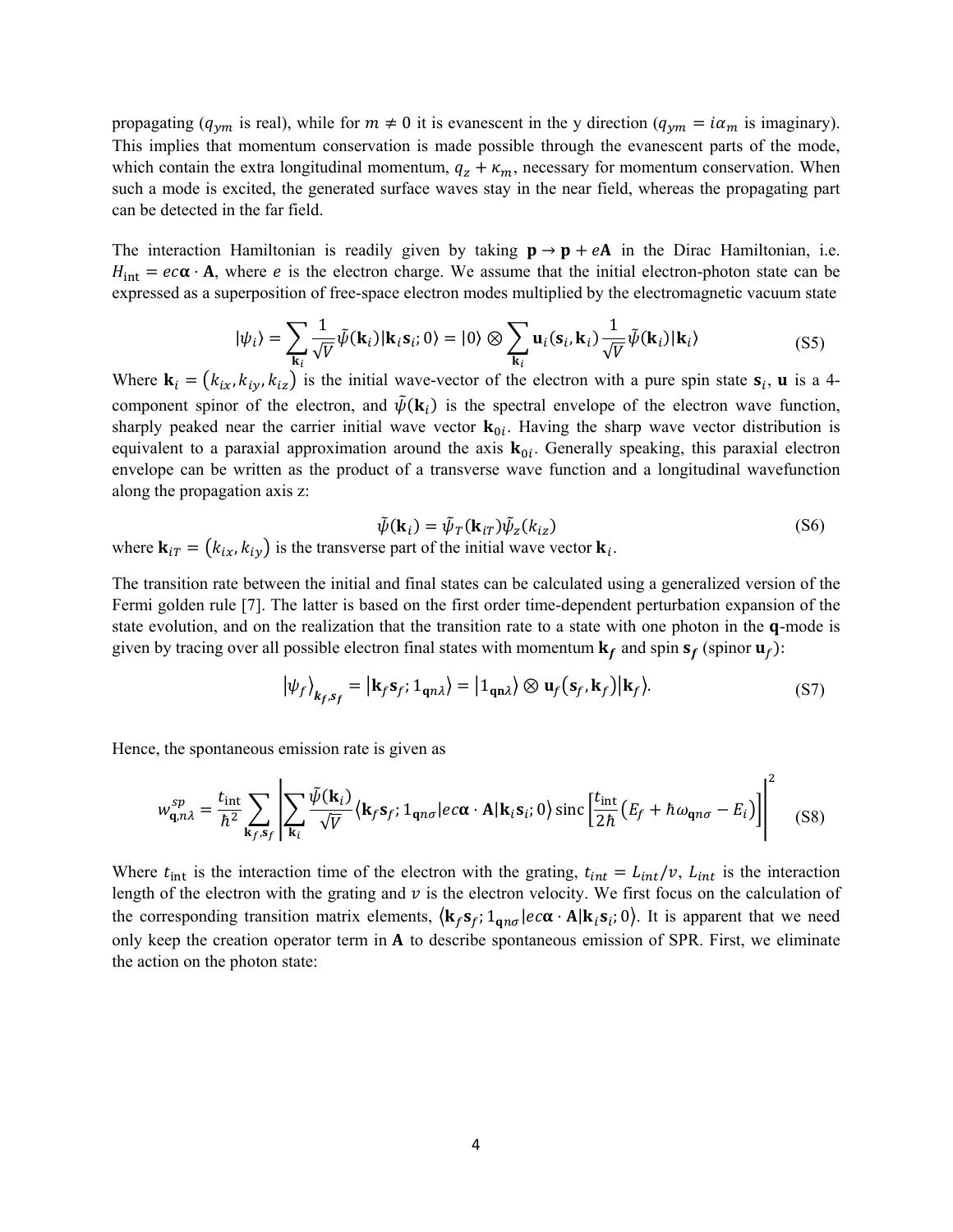$$
\langle \mathbf{k}_f \mathbf{s}_f; 1_{\mathbf{q}n\sigma} | ec\alpha \cdot \mathbf{A} | \mathbf{k}_i \mathbf{s}_i; 0 \rangle
$$
  
\n
$$
= ec \sqrt{\frac{\hbar}{2\epsilon_0 V \omega_{\mathbf{q}n\sigma}}}
$$
  
\n
$$
\times \langle \mathbf{k}_f; 1_{\mathbf{q}n\sigma} | a_{\mathbf{q}n\sigma}^{\dagger} \sum_{m=-\infty}^{\infty} \mathbf{u}_f^{\dagger} \alpha \cdot \epsilon_{m,\mathbf{q}n\sigma}^* (\mathbf{r}_T) \mathbf{u}_i A_{m,\mathbf{q}n\sigma}^* (\mathbf{r}_T) e^{-i\mathbf{q}_m \cdot \mathbf{r}} | \mathbf{k}_i; 0 \rangle
$$
  
\n
$$
= ec \sqrt{\frac{\hbar}{2\epsilon_0 V \omega_{\mathbf{q}n\sigma}}} \sum_{m=-\infty}^{\infty} \langle \mathbf{k}_f | \mathbf{u}_f^{\dagger} \alpha \cdot \epsilon_{m,\mathbf{q}n\sigma}^* (\mathbf{r}_T) \mathbf{u}_i A_{m,\mathbf{q}n\sigma}^* (\mathbf{r}_T) e^{-i\mathbf{q}_m \cdot \mathbf{r}} | \mathbf{k}_i \rangle
$$
 (S9)

Next, we compute the spinor product,  $\mathbf{u}_f^{\dagger} \boldsymbol{\alpha} \cdot \boldsymbol{\epsilon}_{m,qn\sigma}^* (\mathbf{r}_T) \mathbf{u}_i$ . The electron recoil upon emission of the photon contributes a negligible correction to the emission amplitude, since it is an effect to first order in  $\hbar$ . It is therefore neglected for the present calculation of the spinor inner products (it is, however, important to retain the recoil in the dispersion relation, for momentum conservation). For a plane-wave electron with carrier momentum,  $\mathbf{k_i} \cong 2k_{iz}$ , we have a general spin state:

$$
\mathbf{u}_i = a_i \mathbf{u}_\uparrow + b_i \mathbf{u}_\downarrow, \qquad \mathbf{u}_f = a_f \mathbf{u}_\uparrow + b_f \mathbf{u}_\downarrow \tag{S10}
$$

where

$$
u_{\uparrow}(\mathbf{k}) = \sqrt{E + mc^2} \begin{pmatrix} 1 \\ 0 \\ \frac{\hbar ck_z}{E + mc^2} \\ 0 \end{pmatrix}, \qquad u_{\downarrow}(\mathbf{k}) = \sqrt{E + mc^2} \begin{pmatrix} 0 \\ 1 \\ 0 \\ -\hbar ck_z \\ \frac{-\hbar ck_z}{E + mc^2} \end{pmatrix}
$$
(S11)

are the electron Dirac-spinors of each spin value. The Dirac matrices are

$$
\alpha_i = \begin{pmatrix} 0 & \sigma_i \\ \sigma_i & 0 \end{pmatrix} . \tag{S12}
$$

where  $\sigma_i$  are the two-dimensional Pauli matrices. It can be shown that the only non-vanishing products of the form  $\mathbf{u}_{s_1}^{\dagger}(\alpha \cdot \hat{\mathbf{n}}) \mathbf{u}_{s_2}$ , where  $s_1, s_2 = \hat{\mathbf{a}}$ ,  $\hat{\mathbf{u}}$  and  $\hat{\mathbf{n}} = \hat{\mathbf{x}}$ ,  $\hat{\mathbf{y}}$ ,  $\hat{\mathbf{z}}$  are

$$
\mathbf{u}_{\uparrow}^{\dagger}(\alpha \cdot \hat{\mathbf{z}})\mathbf{u}_{\uparrow} = \mathbf{u}_{\downarrow}^{\dagger}(\alpha \cdot \hat{\mathbf{z}})\mathbf{u}_{\downarrow} = 2\hbar ck_{iz} = 2p_{z}c
$$
 (S13)

Therefore, for the spinors defined above,  $\mathbf{u}_i = a_i \mathbf{u}_\uparrow + b_i \mathbf{u}_\downarrow$ ,  $\mathbf{u}_f = a_f \mathbf{u}_\uparrow + b_f \mathbf{u}_\downarrow$  we can write

$$
\mathbf{u}_f^{\dagger}(\boldsymbol{\alpha} \cdot \boldsymbol{\epsilon}_{m,\mathbf{q}\mathbf{n}\sigma}^*)\mathbf{u}_i = (\hat{\mathbf{z}} \cdot \boldsymbol{\epsilon}_{m,\mathbf{q}\mathbf{n}\sigma}^*) (a_f^* a_i + b_f^* b_i) 2p_z c = (\hat{\mathbf{z}} \cdot \boldsymbol{\epsilon}_{m,\mathbf{q}\mathbf{n}\sigma}^*) (s_f | s_i) 2p_z c
$$
 (S14)  
namely, we obtain:

So finally

$$
\mathbf{u}_f^{\dagger} \boldsymbol{\alpha} \cdot \boldsymbol{\epsilon}_{m,\mathbf{q}n\sigma}^* (\mathbf{r}_T) \mathbf{u}_i = \hat{\mathbf{z}} \cdot \boldsymbol{\epsilon}_{m,\mathbf{q}n\sigma}^* (\mathbf{r}_T) \langle \mathbf{s}_f | \mathbf{s}_i \rangle 2 p_z c
$$
 (S15)

This gives us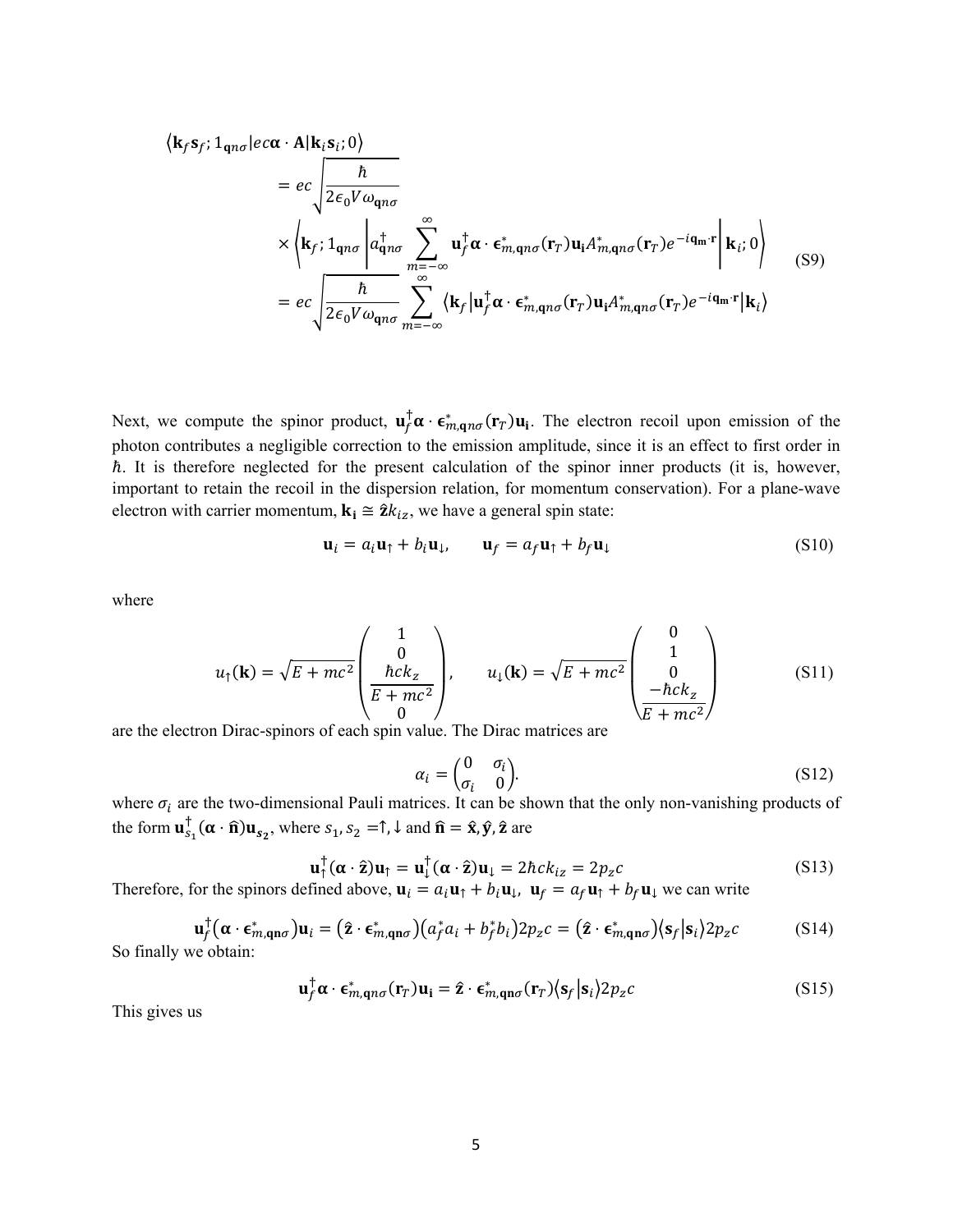$\langle \mathbf{k}_f \mathbf{s}_f; 1_{\mathbf{q} \eta \sigma} | ec\boldsymbol{\alpha} \cdot \mathbf{A} | \mathbf{k}_i \mathbf{s}_i; 0 \rangle$ 

$$
= 2p_z c \langle \mathbf{s}_f | \mathbf{s}_i \rangle e c \sqrt{\frac{\hbar}{2\epsilon_0 V \omega_{\mathbf{q}n\sigma}}} \tag{S16}
$$
\n
$$
\times \sum_{m=-\infty}^{\infty} \langle \mathbf{k}_f | \hat{\mathbf{z}} \cdot \boldsymbol{\epsilon}_{m,\mathbf{q}n\sigma}^* (\mathbf{r}_T) A_{m,\mathbf{q}n\sigma}^* (\mathbf{r}_T) e^{-i\mathbf{q_m} \cdot \mathbf{r}} | \mathbf{k}_i \rangle
$$

Thus, we need to evaluate a simpler matrix element (inside the sum), containing the electromagnetic mode profile:

$$
\langle \mathbf{k}_f | \hat{\mathbf{z}} \cdot \hat{\boldsymbol{\epsilon}}^*_{m,\mathbf{q}n\sigma} (\mathbf{r}_T) A_{m,\mathbf{q}n\sigma}^* (\mathbf{r}_T) e^{-i\mathbf{q_m} \cdot \mathbf{r}} | \mathbf{k}_i \rangle
$$
\n
$$
= \int d^3 r \frac{1}{\sqrt{V}} e^{-i\mathbf{k}_f \cdot \mathbf{r}} \hat{\mathbf{z}} \cdot \hat{\boldsymbol{\epsilon}}_{m,\mathbf{q}n\sigma}^* (\mathbf{r}_T) A_{m,\mathbf{q}n\sigma}^* (\mathbf{r}_T) e^{-i\mathbf{q_m} \cdot \mathbf{r}} \frac{1}{\sqrt{V}} e^{i\mathbf{k}_i \cdot \mathbf{r}}
$$
\n
$$
= \frac{1}{V} \int d^3 r e^{-\alpha_m y} \hat{\mathbf{z}} \cdot \hat{\boldsymbol{\epsilon}}_{m,\mathbf{q}n\sigma}^* (\mathbf{r}_T) A_{m,\mathbf{q}n\sigma}^* (\mathbf{r}_T) e^{i(\mathbf{k}_i - \mathbf{k}_f - q_x \hat{\mathbf{x}} - q_z \hat{\mathbf{z}} - \kappa_m \hat{\mathbf{z}}) \cdot \mathbf{r}}
$$
\n(S17)

Where it was assumed that the matrix element is non-vanishing only for  $m \neq 0$ , for which an evanescent field is present along the y direction  $e^{-\alpha_m y}$ . When defining the evanescent mode transverse envelope as:

$$
\mathcal{E}_{m,\mathbf{q}n\sigma}(\mathbf{r}_T) \equiv e^{-\alpha_m y} \hat{\mathbf{z}} \cdot \mathbf{\epsilon}_{m,\mathbf{q}n\sigma}^*(\mathbf{r}_T) A_{m,\mathbf{q}n\sigma}^*(\mathbf{r}_T), \tag{S18}
$$

then substituting  $\mathbf{k}_i = (\mathbf{k}_{iT}, k_{iz})$  and  $\mathbf{k}_f = (\mathbf{k}_{fT}, k_{fz})$ , the above matrix element reduces to:

$$
\langle \mathbf{k}_f | \hat{\mathbf{z}} \cdot \boldsymbol{\epsilon}_{m,\mathbf{q}n\sigma}^* (\mathbf{r}_T) A_{m,\mathbf{q}n\sigma}^* (\mathbf{r}_T) e^{-i\mathbf{q}_m \cdot \mathbf{r}} | \mathbf{k}_i \rangle
$$
  
=  $\frac{1}{V} \delta (k_{iz} - k_{fz} - q_z - \kappa_m) \tilde{\mathcal{E}}_{m,\mathbf{q}n\sigma} (\mathbf{k}_{iT} - \mathbf{k}_{fT} - q_x \hat{\mathbf{x}})$  (S19)

With  $\tilde{\mathcal{E}}_{m,qn\sigma}$  being the Fourier transform of  $\mathcal{E}_{m,qn\sigma}$ . The original matrix element is found to be

$$
\langle \mathbf{k}_f \mathbf{s}_f; 1_{\mathbf{q}n\sigma} | ec\alpha \cdot \mathbf{A} | \mathbf{k}_i \mathbf{s}_i; 0 \rangle
$$
  
=  $2p_z c \langle \mathbf{s}_f | \mathbf{s}_i \rangle ec \sqrt{\frac{\hbar}{2\epsilon_0 V \omega_{\mathbf{q}n\sigma}}}$  (S20)  

$$
\times \sum_{m=-\infty}^{\infty} \frac{1}{V} \delta (k_{iz} - k_{fz} - q_z - \kappa_m) \tilde{\epsilon}_{m, \mathbf{q}n\sigma} (\mathbf{k}_{iT} - \mathbf{k}_{fT} - q_x \hat{\mathbf{x}})
$$

We now calculate the internal sum over  $\mathbf{k}_i$  (converted to an integral below) in the Fermi golden rule, with the matrix element given above:

$$
\sum_{\mathbf{k}_i} \frac{1}{\sqrt{V}} \tilde{\psi}(\mathbf{k}_i) \langle \mathbf{k}_f \mathbf{s}_f; 1_{\mathbf{q}n\sigma} | ec\alpha \cdot \mathbf{A} | \mathbf{k}_i \mathbf{s}_i; 0 \rangle \operatorname{sinc} \left[ \frac{t_{\text{int}}}{2\hbar} \left( E_f + \hbar \omega_{\mathbf{q}n\sigma} - E_i \right) \right]
$$
\n
$$
= \frac{1}{\sqrt{V}} 2p_z c \langle \mathbf{s}_f | \mathbf{s}_i \rangle ec \sqrt{\frac{\hbar}{2\epsilon_0 V \omega_{\mathbf{q}n\sigma}}} \sum_{m=-\infty}^{\infty} \int \frac{d^3 \mathbf{k}_i}{(2\pi)^3} \tilde{\psi}(\mathbf{k}_i) \tag{S21}
$$
\n
$$
\times \delta \left( k_{iz} - k_{fz} - q_z - \kappa_m \right) \tilde{\varepsilon}_{m, \mathbf{q}n\sigma} \left( \mathbf{k}_{iT} - \mathbf{k}_{fT} - q_x \hat{\mathbf{x}} \right)
$$
\n
$$
\times \operatorname{sinc} \left[ \frac{t_{\text{int}}}{2\hbar} \left( E_f + \hbar \omega_{\mathbf{q}n\sigma} - E_i \right) \right]
$$

The integral over  $d^3\mathbf{k}_i$  should be evaluated with all functions depending on  $\mathbf{k}_i$ . We therefore need to evaluate the argument of the sinc, using the dispersion relation (see Section D):

$$
\frac{E_i - E_f}{\hbar} = \frac{\sqrt{\hbar^2 k_i^2 c^2 + m^2 c^4} - \sqrt{\hbar^2 k_f^2 c^2 + m^2 c^4}}{\hbar} \approx (\mathbf{k}_i - \mathbf{k}_f) \cdot \mathbf{v}_i
$$
(S22)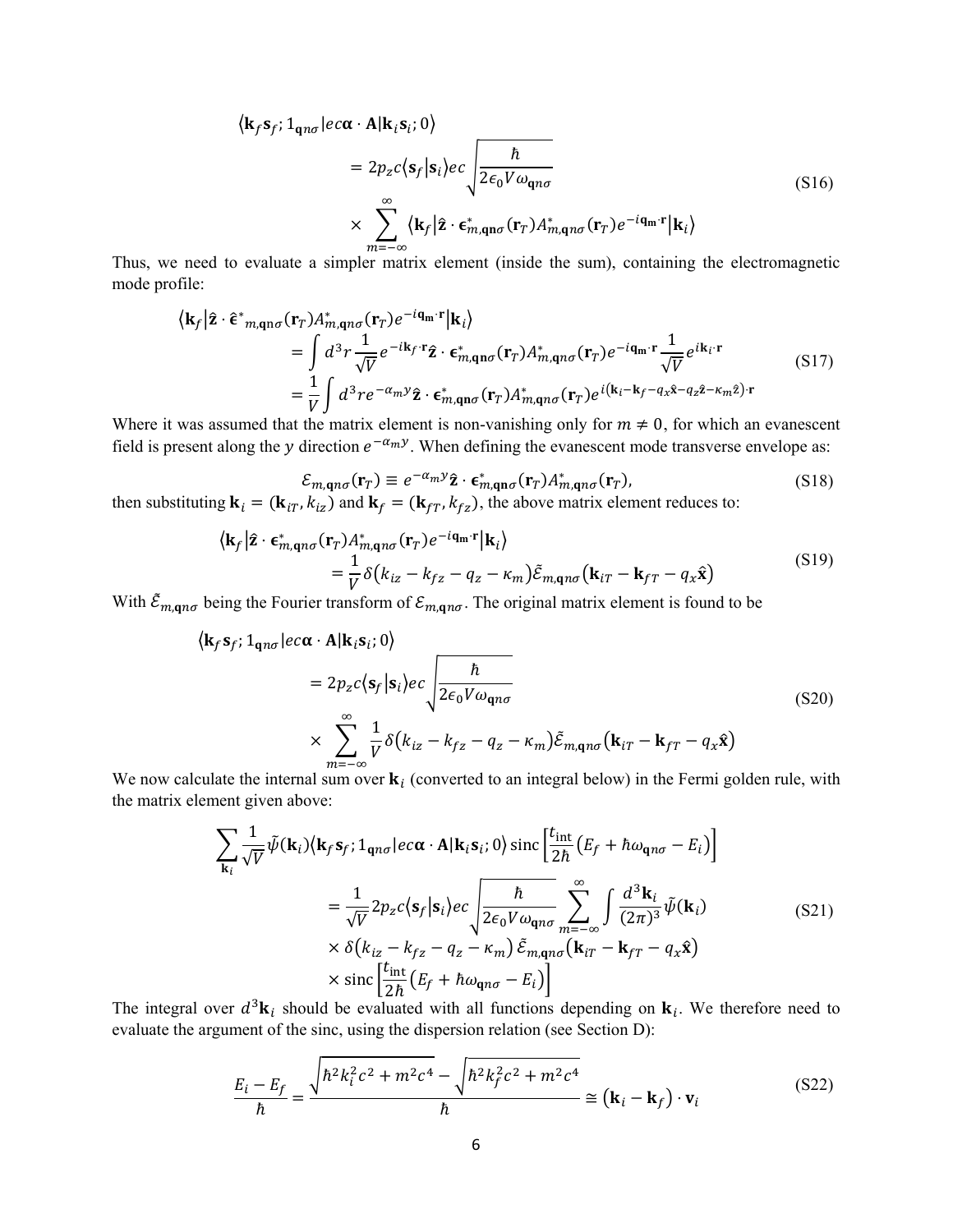thus

$$
\omega_q - \frac{E_i - E_f}{\hbar} \cong \omega_q - (\mathbf{k}_i - \mathbf{k}_f) \cdot \mathbf{v}_i
$$
 (S23)

where we approximate  $v_i = v\hat{z}$  as the electron initial velocity (the carrier velocity of the paraxial wavepacket) and where the last step in the equation above is an approximation to zero order in  $\hbar$ . The paraxial approximation used here on the one hand greatly simplifies the calculation when it is employed in the dispersion relation above, while on the other hand still recovers the main results we wish to present herein. We find that, as compared to the emitted photon momentum, the paraxiality condition is  $\Delta k \ll$  $\sqrt{q k_c}$ , where  $k_c = \frac{mc}{\hbar}$  is the Compton wavenumber for the electron and  $\Delta k$  the momentum spread of the wavepacket. Since in the SP effect we have  $q \ll k_c$ , there still exists a relatively wide regime of paraxiality even when the wavefunction momentum spread is larger than the photon momentum, i.e.  $\Delta k \gg q$ . We remark that coherent effects such as wavefunction interference [13], as well as additional SP resonances due to two-dimensional gratings, can be fully accounted for within this theory when the paraxial approximation is relaxed [14]. However, we shall leave their treatment for a future investigation.

These steps above give us for the sinc function:

$$
\operatorname{sinc}\left[\frac{t_{\text{int}}}{2\hbar}\left(E_f + \hbar\omega_{\mathbf{q}n\sigma} - E_i\right)\right] \cong \operatorname{sinc}\left[\frac{t_{\text{int}}}{2}\left(\omega_{\mathbf{q}n\sigma} - \left(\mathbf{k}_i - \mathbf{k}_f\right) \cdot \mathbf{v}_i\right)\right]
$$
\n
$$
= \operatorname{sinc}\left[\frac{t_{\text{int}}}{2}\left(\omega_{\mathbf{q}n\sigma} - \left(k_{iz} - k_{fz}\right)v\right)\right] \cong \mathcal{G}_m\left(k_{iz} - k_{fz}\right) \tag{S24}
$$

with  $\mathcal{G}_m$  denoting, for brevity, the grating linewidth function (the sinc function above). The integral over  $\mathbf{k}_i$  then becomes

$$
\int \frac{d^3 \mathbf{k}_i}{(2\pi)^3} \tilde{\psi}(\mathbf{k}_i) \delta(k_{iz} - k_{fz} - q_z - \kappa_m) \tilde{\mathcal{E}}_{m,\mathbf{q}n\sigma}(\mathbf{k}_{iT} - \mathbf{k}_{fT} - q_x \hat{\mathbf{x}}) \mathcal{G}_m(k_{iz} - k_{fz})
$$
\n
$$
= \tilde{\psi}_z (k_{fz} + q_z + \kappa_m) \mathcal{G}_m(q_z + \kappa_m)
$$
\n
$$
\times \int \frac{d^2 \mathbf{k}_{iT}}{(2\pi)^3} \tilde{\psi}_T(\mathbf{k}_{iT}) \tilde{\mathcal{E}}_{m,\mathbf{q}n\sigma}(\mathbf{k}_{iT} - \mathbf{k}_{fT} - q_x \hat{\mathbf{x}})
$$
\n(S25)

where we integrated over the  $k_{iz}$  delta function. So the inner summation in the Fermi golden rule is

$$
\sum_{\mathbf{k}_i} \frac{1}{\sqrt{V}} \tilde{\psi}(\mathbf{k}_i) \langle \mathbf{k}_f \mathbf{s}_f; \mathbf{1}_{\mathbf{q}n\sigma} | e c \alpha \cdot \mathbf{A} | \mathbf{k}_i \mathbf{s}_i; 0 \rangle \operatorname{sinc} \left[ \frac{t_{\text{int}}}{2\hbar} \left( E_f + \hbar \omega_{\mathbf{q}n\sigma} - E_i \right) \right]
$$
  
\n
$$
= \frac{1}{\sqrt{V}} 2p_z c \langle \mathbf{s}_f | \mathbf{s}_i \rangle e c \sqrt{\frac{\hbar}{2\epsilon_0 V \omega_{\mathbf{q}n\sigma}}}
$$
  
\n
$$
\times \sum_{m=-\infty}^{\infty} \tilde{\psi}_z (k_{fz} + q_z + \kappa_m) \mathcal{G}_m (q_z + \kappa_m)
$$
  
\n
$$
\times \int \frac{d^2 \mathbf{k}_{iT}}{(2\pi)^3} \tilde{\psi}_T(\mathbf{k}_{iT}) \tilde{\mathcal{E}}_{m,\mathbf{q}n\sigma}(\mathbf{k}_{iT} - \mathbf{k}_{fT} - q_x \hat{\mathbf{x}})
$$
 (S26)

As the different resonances are expected to be narrow and well-separated, it is reasonable to assume that there is essentially no overlap between elements of the series for different  $m$ 's. Therefore, the summation over *m* can be taken to be *incoherent* when we take the absolute value of the *m*-sum. We then find: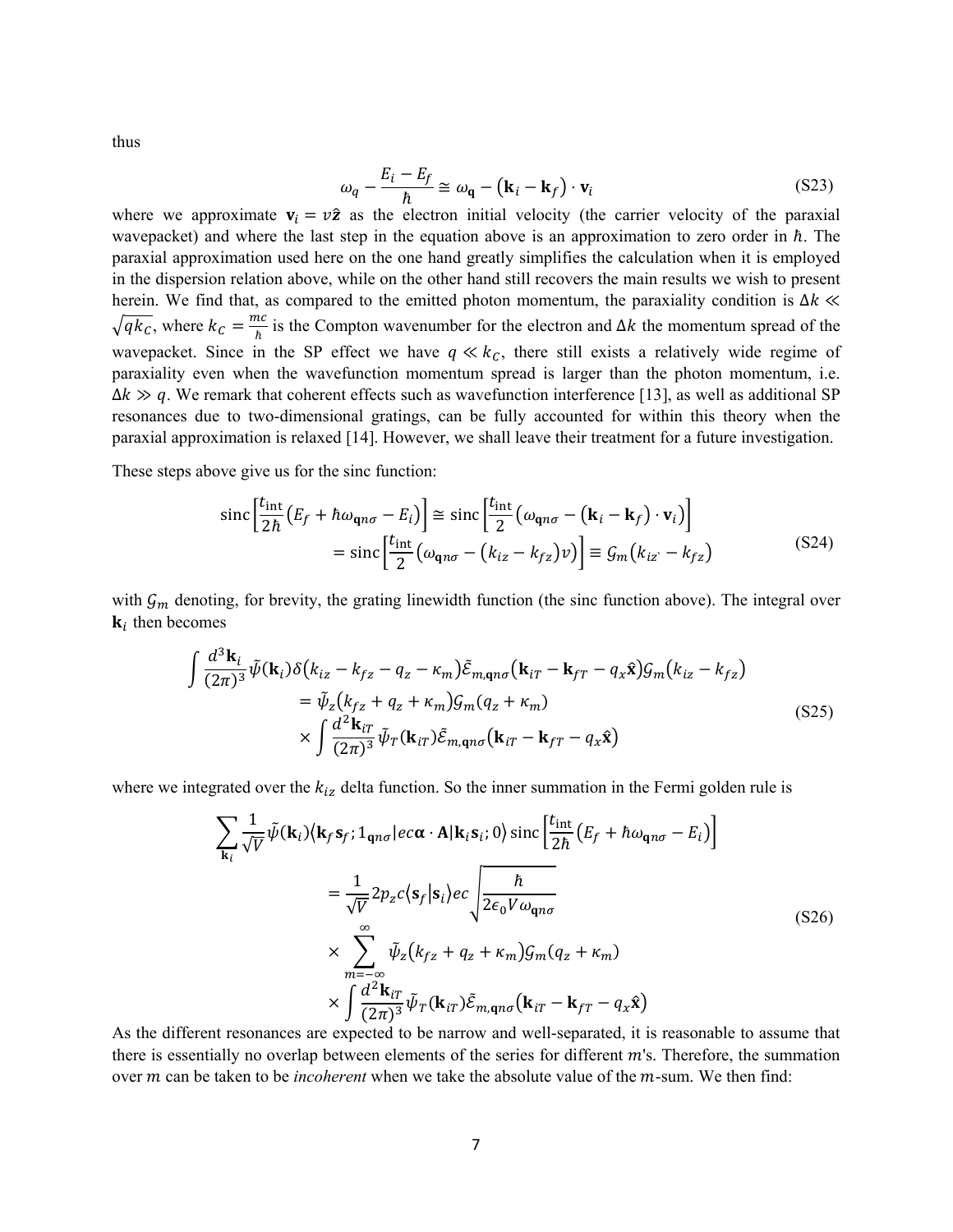$$
w_{\mathbf{q},n\sigma}^{sp} = \frac{t_{\rm int}}{\hbar^2} \sum_{\mathbf{k}_f, \mathbf{s}_f} \left| \sum_{\mathbf{k}_i} \frac{\tilde{\psi}(\mathbf{k}_i)}{\sqrt{V}} \langle \mathbf{k}_f \mathbf{s}_f \mathbf{1}_{\mathbf{q}n\lambda} | e c \alpha \cdot \mathbf{A} | \mathbf{k}_i \mathbf{s}_i \mathbf{0} \rangle \operatorname{sinc} \left[ \frac{t_{\rm int}}{2\hbar} \left( E_f + \hbar \omega_{\mathbf{q}n\sigma} - E_i \right) \right] \right|^2
$$
  
\n
$$
= (2p_z c)^2 e^2 c^2 \frac{\hbar}{2\epsilon_0 V \omega_{\mathbf{q}n\sigma}} \frac{t_{\rm int}}{\hbar^2} \sum_{\mathbf{s}_f} \left| \langle \mathbf{s}_f | \mathbf{s}_i \rangle \right|^2
$$
  
\n
$$
\times \sum_{m=-\infty}^{\infty} |g_m (q_z + \kappa_m)|^2 \frac{1}{V} \sum_{\mathbf{k}_f} \left| \tilde{\psi}_z (k_{fz} + q_z + \kappa_m) \right|^2
$$
  
\n
$$
\times \left| \int \frac{d^2 \mathbf{k}_{iT}}{(2\pi)^3} \tilde{\psi}_T (\mathbf{k}_{iT}) \tilde{\mathcal{E}}_{m,\mathbf{q}n\sigma} (\mathbf{k}_{iT} - \mathbf{k}_{FT} - q_x \hat{\mathbf{x}}) \right|^2
$$
\n(S27)

The spin sum  $\sum_{s_f} |\langle s_f | s_i \rangle|^2 = \int d\Omega_s |\langle s_f | s_i \rangle|^2$  can be calculated by first assuming a direction of initial spin. For simplicity and without loss of generality, we assume the initial spin points in the  $+z$  direction,  $|\mathbf{s}_i\rangle = |\uparrow\rangle$ . A general spin state is given by  $|\mathbf{s}_f\rangle = \cos\frac{\theta}{2}|\uparrow\rangle + e^{i\phi}\sin\frac{\theta}{2}|\downarrow\rangle$ . So the angular integral yields

$$
\int d\Omega_s |\langle \mathbf{s}_f | \mathbf{s}_i \rangle|^2 = \int d\phi \sin \theta \, d\theta \cos^2 \frac{\theta}{2} = 2\pi
$$
\n(S28)

Now we are left to replace the summation over  $\mathbf{k}_f$  with integration over  $d^3k_f = (2\pi)^3/V$ . To correctly perform the integral over final states in phase space, we should include the Lorentz invariant phase space [15] element , due to the normalization of the Dirac spinors. We then find:

$$
\frac{1}{2E_i} \int \frac{d^3 \mathbf{k}_f}{2E_f (2\pi)^3} |\tilde{\psi}_z (k_{fz} + q_z + \kappa_m)|^2 \left| \int \frac{d^2 \mathbf{k}_{iT}}{(2\pi)^2} \tilde{\psi}_T (\mathbf{k}_{iT}) \tilde{\mathcal{E}}_{m,\mathbf{q}n\sigma} (\mathbf{k}_{iT} - \mathbf{k}_{fT} - q_x \hat{\mathbf{x}}) \right|^2
$$
\n
$$
= \frac{1}{(2E_i)^2} \int \frac{d^2 \mathbf{k}_{iT}}{(2\pi)^2} \left| \int \frac{d^2 \mathbf{k}_{iT}}{(2\pi)^2} \tilde{\psi}_T (\mathbf{k}_{iT}) \tilde{\mathcal{E}}_{m,\mathbf{q}n\sigma} (\mathbf{k}_{iT} - \mathbf{k}_{fT} - q_x \hat{\mathbf{x}}) \right|^2 \tag{S29}
$$

Where we approximated  $E_f \cong E_i$  and where the normalization of  $\int \frac{dk_z}{2\pi} |\tilde{\psi}_z(k_z)|^2 = 1$  was used, thus eliminating the dependence on the longitudinal part of the electron wavefunction. The last integral can be further simplified using the convolution and Parseval's theorems:

$$
\int \frac{d^2 \mathbf{k}_{fT}}{(2\pi)^2} \left| \int \frac{d^2 \mathbf{k}_{iT}}{(2\pi)^2} \tilde{\psi}_T(\mathbf{k}_{iT}) \tilde{\mathcal{E}}_{m,\mathbf{q}n\sigma}(\mathbf{k}_{iT} - \mathbf{k}_{fT} - q_x \hat{\mathbf{x}}) \right|^2
$$
  
\n
$$
= \int \frac{d^2 \mathbf{k}_{fT}}{(2\pi)^2} \left| \mathrm{FT} \{ \psi_T(\mathbf{r}_T) \mathcal{E}_{m,\mathbf{q}n\sigma}(\mathbf{r}_T) \} (\mathbf{k}_{fT} + q_x \hat{\mathbf{x}}) \right|^2
$$
(S30)  
\n
$$
= \int d^2 \mathbf{r}_T |\psi_T(\mathbf{r}_T)|^2 \left| \mathcal{E}_{m,\mathbf{q}n\sigma}(\mathbf{r}_T) \right|^2
$$

We then obtain

$$
w_{\mathbf{q},n\sigma}^{sp} = \int d^2 \mathbf{r}_T |\psi_T(\mathbf{r}_T)|^2 \beta^2 \frac{t_{\text{int}}}{\hbar} \frac{\pi e^2 c^2}{\epsilon_0 V \omega_{\mathbf{q}n\sigma}} \sum_{m=-\infty}^{\infty} \left| \mathcal{E}_{m,\mathbf{q}n\sigma}(\mathbf{r}_T) \right|^2
$$
  
× sin*c*<sup>2</sup>  $\left[ \frac{t_{\text{int}}}{2} \left( \omega_{\mathbf{q}n\sigma} - q \cos \theta v - \kappa_m v \right) \right]$  (S31)

where  $\beta = \frac{p_z c}{E_i}$  was used above, and  $\theta$  is the angle between **q** and **2** such that  $q_z = q \cos \theta$  ( $q = |\mathbf{q}|$ ). If we approximate  $\omega_{\mathbf{q}n\sigma} \equiv \omega = cq$  and substitute the interaction time: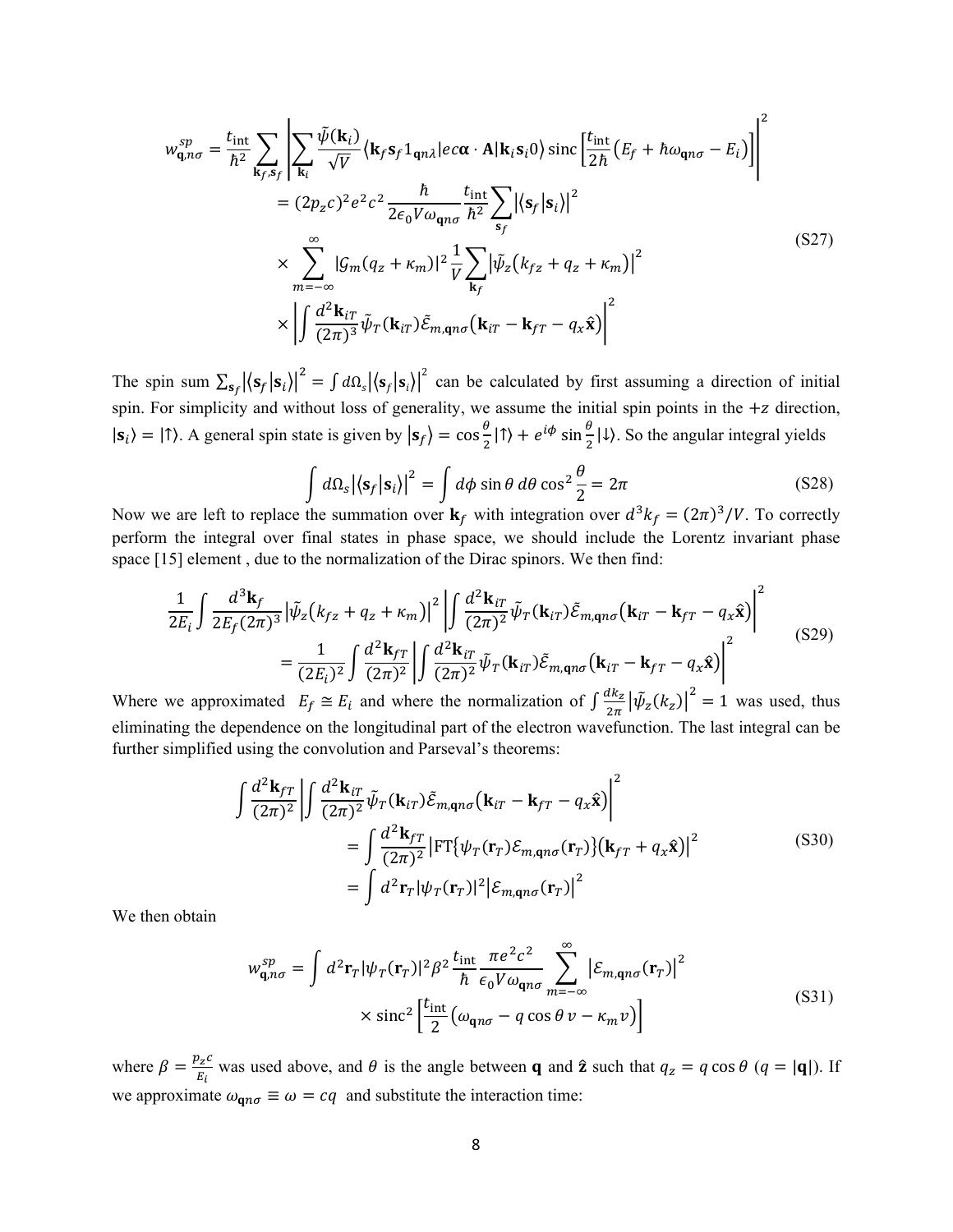$$
t_{\rm int} = \frac{L_{int}}{v} = \frac{2}{\beta(\beta^{-1} - \cos \theta)} \cdot \frac{1}{\Delta \omega_{\rm int}}
$$
(S32)

where

$$
\Delta\omega_{\rm int} = \frac{c}{\beta^{-1} - \cos\theta} \frac{2}{L_{\rm int}} \tag{S33}
$$

We find:

$$
w_{\mathbf{q},n\sigma}^{sp} = \int d^2 \mathbf{r}_T |\psi_T(\mathbf{r}_T)|^2 \beta \frac{2\pi^2 e^2 c^2}{\epsilon_0 V \hbar \omega} \frac{1}{\beta^{-1} - \cos \theta}
$$
  
 
$$
\times \sum_{m=-\infty}^{\infty} |\varepsilon_{m,\mathbf{q}n\sigma}(\mathbf{r}_T)|^2 \frac{1}{\pi \Delta \omega_{\text{int}}} \operatorname{sinc}^2 \left[ \frac{\omega - \omega_{\text{SP},m}}{\Delta \omega_{\text{int}}} \right]
$$
 (S34)

where we recall  $\omega_{\text{SP},m}$  the Smith-Purcell classical frequency,  $\omega_{\text{SP},m} = \frac{\kappa_m c}{\beta^{-1} - \cos \theta}$ . For the spectral radiant power, we have

$$
\frac{d^2P}{d\Omega d\omega} = \hbar\omega \sum_{n,\sigma} \rho_{ph}(\omega, \hat{\mathbf{q}}, n, \sigma) w_{\mathbf{q},n,\sigma}^{sp}
$$
(S35)

where  $\rho_{nh}(\omega, \hat{\mathbf{q}}, n, \sigma)$  is the density of states for the photon. The latter can be approximated by the expression for free space,  $\rho_{ph} = \frac{V\omega^2}{(2\pi)^3 c^3}$ , since we are considering modes above the light line [16]. When this is done, we find

$$
\frac{d^2P}{d\Omega d\omega} = \int d^2 \mathbf{r}_T |\psi_T(\mathbf{r}_T)|^2 \frac{\hbar c^2 \alpha \beta}{(\beta^{-1} - \cos \theta)^3} \times \sum_{n\sigma} \sum_{m=-\infty}^{\infty} \kappa_m^2 |\mathcal{E}_{m,\mathbf{q}n\sigma}(\mathbf{r}_T)|^2 \frac{\text{sinc}^2 \left[\frac{\omega - \omega_{\text{SP},m}}{\Delta \omega_{\text{int}}}\right]}{\pi \Delta \omega_{\text{int}}} \tag{S36}
$$

where  $\alpha = \frac{e^2}{4\pi\epsilon_0\hbar c}$  is the fine structure constant. For a very localized particle,  $|\psi_T|^2$  is a delta function centered about some  $\mathbf{r}_T = \mathbf{r}_0$ , and we recover the "classical" result which is dependent on the specific *location*  $\mathbf{r}_0$  of the electron within the evanescent mode:

$$
\frac{d^2 P^{\text{class}}}{d\Omega d\omega}(\mathbf{r}_0) = \frac{\hbar c^2 \alpha \beta}{(\beta^{-1} - \cos \theta)^3} \sum_{n\sigma} \sum_{m=-\infty}^{\infty} \kappa_m^2 \left| \mathcal{E}_{m,\mathbf{q}n\sigma}(\mathbf{r}_0) \right|^2 \frac{\text{sinc}^2 \left[ \frac{\omega - \omega_{\text{SP},m}}{\Delta \omega_{\text{int}}} \right]}{\pi \Delta \omega_{\text{int}}} \tag{S37}
$$

with

$$
\left|\mathcal{E}_{m,\mathbf{q}n\sigma}(\mathbf{r}_0)\right|^2 = e^{-2\alpha_m y} \left|\hat{\mathbf{z}} \cdot \hat{\boldsymbol{\epsilon}}_{m,\mathbf{q}n\sigma}^*(\mathbf{r}_0) A_{m,\mathbf{q}n\sigma}^*(\mathbf{r}_0)\right|^2
$$
\n(S38)  
\navponential decay away from the origin plane in addition to an implicit

containing the familiar exponential decay away from the grating plane, in addition to an implicit dependence on the angle  $\theta$ , which must be numerically evaluated. Its limiting case, where  $\hat{\epsilon}_{m, \text{q}n\sigma}$ coincides with the polarization of the far field radiation, should recover the usual dipole radiation pattern of  $\sin^2 \theta$  (as in the classical approach of surface currents). Remarkably, we can express the *fully quantum* result of the spontaneous emission pattern when  $|\psi_T|^2$  is different than a delta function in terms of the "classical" result

$$
\frac{d^2 P^{\text{quant}}}{d\Omega d\omega} = \int d^2 \mathbf{r}_T |\psi_T(\mathbf{r}_T)|^2 \frac{d^2 P^{\text{class}}}{d\Omega d\omega}(\mathbf{r}_T)
$$
(S39)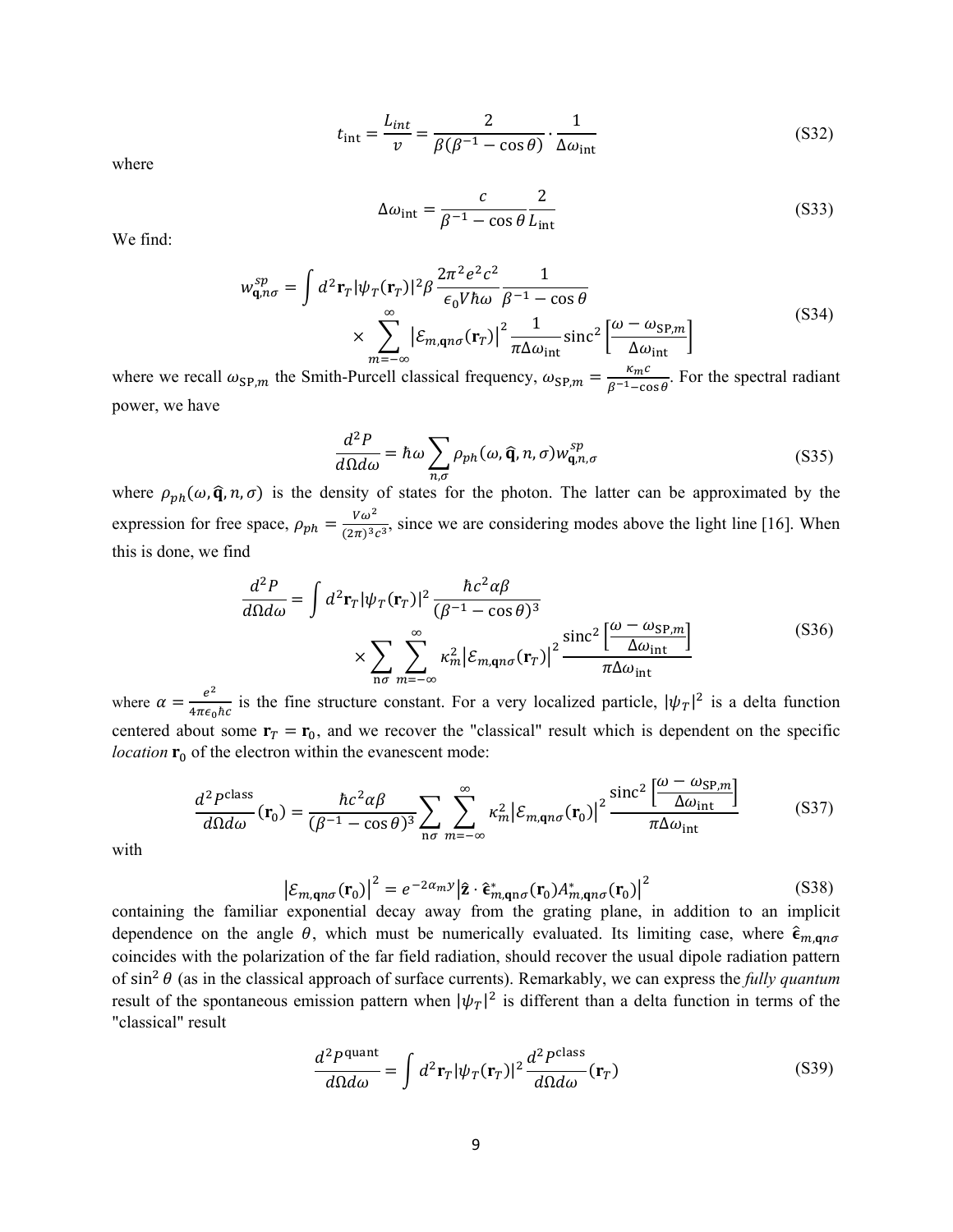We remark that despite the fact that we are eventually considering the far-field radiation, it is not in general true that the photon density of states  $\rho_{ph}(\omega, \hat{\mathbf{q}}, \sigma)$  equals the free space value, since the original modes were assumed to be Bloch modes induced by the periodic grating boundary condition [16,17]. For example, if the density of states for the Bloch modes is polarization-dependent, then an angular dependence is expected to appear in  $\rho_{ph}$ , as well as in the final emission pattern. However, the emission pattern we derived is quite general and holds for an arbitrary paraxial envelope for the electron. Ignoring exotic circumstances in which the photonic density of states is localized in the continuum [18–20], it is reasonable to assume that  $\rho_{ph}$  is well-behaved and not sharply peaked around a certain direction in space. Thus, all our conclusions are still expected to hold.

#### **D. The Smith-Purcell dispersion relations**

This section derives the Smith-Purcell dispersion relation from conservation laws and emphasizes the important role of the paraxial approximation we take throughout the paper.

# Taylor expansion of the dispersion relation

We compute here the Taylor expansion of the SP dispersion:

$$
\frac{E_i - E_f}{\hbar} \approx (\mathbf{k}_i - \mathbf{k}_f) \cdot \mathbf{v}_i + \frac{1}{2} \frac{\hbar}{mc^2 \gamma_i} \left\{ \left[ (\mathbf{k}_i - \mathbf{k}_f) \cdot \mathbf{v}_i \right]^2 - c^2 (\mathbf{k}_i - \mathbf{k}_f)^2 \right\} \tag{S40}
$$

First, let us write

$$
\frac{E_i - E_f}{\hbar} = c \left( \sqrt{k_i^2 + \frac{m^2 c^2}{\hbar^2}} - \sqrt{k_f^2 + \frac{m^2 c^2}{\hbar^2}} \right)
$$
 (S41)

Define  $k_c^2 = \frac{m^2 c^2}{\hbar^2}$  as the Compton wave vector and write

$$
\frac{E_i - E_f}{\hbar} = c \left( \sqrt{k_i^2 + k_c^2} - \sqrt{(\mathbf{k}_f - \mathbf{k}_i) \cdot (\mathbf{k}_f + \mathbf{k}_i) + k_i^2 + k_c^2} \right)
$$

$$
= c \sqrt{k_i^2 + k_c^2} \left( 1 - \sqrt{1 - \frac{(\mathbf{k}_i - \mathbf{k}_f) \cdot 2\mathbf{k}_i - (\mathbf{k}_i - \mathbf{k}_f)^2}{k_i^2 + k_c^2}} \right)
$$
(S42)

Now use  $\sqrt{1+x} \cong 1 + \frac{x}{2} - \frac{x^2}{8}$  to expand up to  $(\mathbf{k}_i - \mathbf{k}_f)^2$ :

$$
\frac{E_i - E_f}{\hbar} \approx c \sqrt{k_i^2 + k_c^2} \left( \frac{(\mathbf{k}_i - \mathbf{k}_f) \cdot \mathbf{k}_i}{k_i^2 + k_c^2} - \frac{1}{2} \frac{(\mathbf{k}_i - \mathbf{k}_f)^2}{k_i^2 + k_c^2} + \frac{[(\mathbf{k}_i - \mathbf{k}_f) \cdot \mathbf{k}_i]^2}{2(k_i^2 + k_c^2)} \right)
$$

$$
= \frac{c(\mathbf{k}_i - \mathbf{k}_f) \cdot \mathbf{k}_i}{\sqrt{k_i^2 + k_c^2}} \left( 1 + \frac{1}{2} \frac{(\mathbf{k}_i - \mathbf{k}_f) \cdot \mathbf{k}_i}{k_i^2 + k_c^2} \right) - \frac{1}{2} \frac{c(\mathbf{k}_i - \mathbf{k}_f)^2}{\sqrt{k_i^2 + k_c^2}} \tag{S43}
$$

Now divide and multiply by  $\hbar c$  or  $\hbar^3 c^3$  and use  $E_i = \hbar c \sqrt{k_i^2 + k_c^2}$ ,  $\gamma = \frac{E}{mc^2}$  and  $\nu = pc/E$  to obtain:

$$
\frac{E_i - E_f}{\hbar} = \frac{\hbar}{m\gamma_i} (\mathbf{k}_i - \mathbf{k}_f) \cdot \mathbf{k}_i \left( 1 + \frac{\hbar^2}{2m^2 c^2 \gamma_i^2} (\mathbf{k}_i - \mathbf{k}_f) \cdot \mathbf{k}_i \right) - \frac{\hbar}{2m\gamma_i} (\mathbf{k}_i - \mathbf{k}_f)^2 \tag{S44}
$$

Reordering recovers Eq. (S40).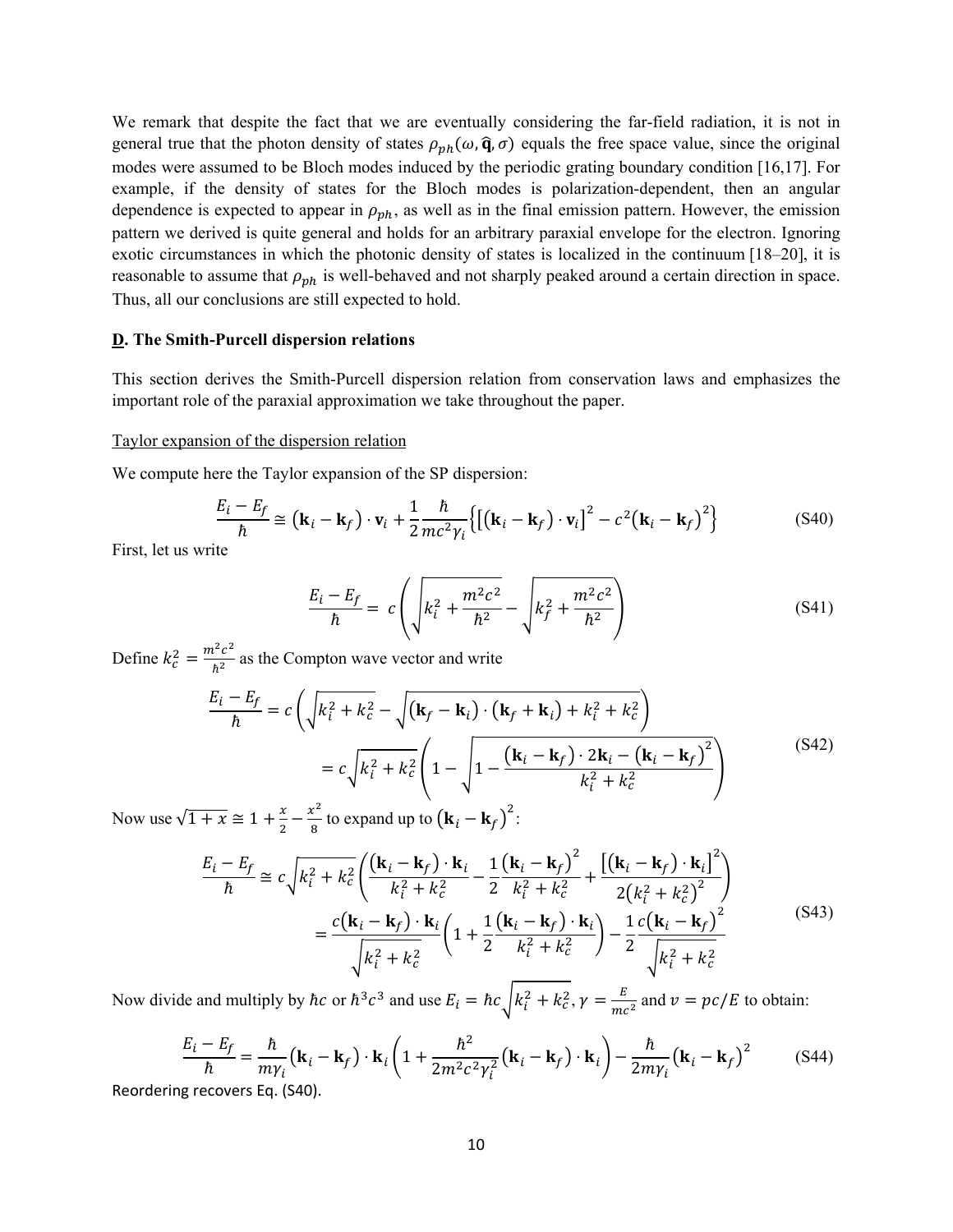The slowly-varying envelope approximation for the dispersion equation and the effect of transverse momentum of the grating

The SP dispersion relation to zero-order in  $\hbar$  is

$$
\omega_{\mathbf{q}} - (\mathbf{k}_i - \mathbf{k}_f) \cdot \mathbf{v}_i = 0 \tag{S45}
$$

This relation can be further approximated to simplify the calculations. For this aim we employ the SVE approximation for the incoming electron, which assumes a carrier wave vector  ${\bf k}_{i0} = k_{i0} \hat{\bf z}$  such that

$$
\mathbf{k}_{i} = \mathbf{k}_{i0} + \delta \mathbf{k}_{i}, \qquad |\delta \mathbf{k}_{i}| \ll k_{i0}
$$
 (S46)

We expand the dispersion in the small vector  $\delta \mathbf{k}_i$  (for a given  $\mathbf{k}_f$ ) as:

$$
\omega - (\mathbf{k}_i - \mathbf{k}_f) \cdot \mathbf{v}_i = \omega - (\mathbf{k}_i - \mathbf{k}_f) \cdot \mathbf{v}_{i0} - \Theta(\mathbf{k}_i - \mathbf{k}_f) \cdot \delta \mathbf{\hat{k}}_i v_{io}
$$
(S47)

where  ${\bf v}_{i_0}$  is the carrier initial velocity,  $\Theta = \delta k / k_{i_0}$  is the relative magnitude of the paraxial correction, and  $\widehat{\delta{\bf k}}_i$  the direction of this correction. In the derivation we used so far, we neglected the  $\Theta$  term, and this approximation holds when it is negligible compared to the interaction linewidth:

$$
\Theta(\mathbf{k}_i - \mathbf{k}_f) \cdot \delta \mathbf{\hat{k}}_i v_{io} \ll \Delta \omega_{int}
$$
 (S48)

where  $\Delta\omega_{\rm int} = \frac{c}{\beta^{-1}-\cos\theta}$ 2  $\frac{2}{L_{\text{int}}}$ , becoming smallest for  $\theta = \frac{\pi}{2}$ , for which  $\Delta \omega_{\text{int}} = \frac{2v_{io}}{L_{\text{int}}}$ . From momentum conservation we have  $\mathbf{k}_i - \mathbf{k}_f = \mathbf{q} + \mathbf{\kappa}_z + \mathbf{\kappa}_T$ , where  $\mathbf{\kappa}_z$  and  $\mathbf{\kappa}_T$  are the additional longitudinal and transverse momenta of the grating, respectively, where the latter occurs for 2D gratings (or tilted 1D gratings). Paraxial corrections  $\Theta \delta \mathbf{k}_i$  can be resolved from the carrier emission line whenever:

$$
\Theta \sim \frac{2}{L_{\text{int}}(q+\kappa)}\tag{S49}
$$

where  $\kappa$  stands for either  $\kappa_T$  or  $\kappa_z$ . This imposes an explicit condition for the SVE approximation in terms of the electron momentum uncertainty  $\Delta k$ :

$$
\Theta = \frac{\Delta k}{k_{i0}} \ll \frac{1}{\pi} \frac{\lambda_{\rm ph}}{L_{\rm int}} \frac{\Lambda}{\Lambda + \lambda_{\rm ph}} \tag{S50}
$$

As an example, for a transverse period of  $\Lambda = 100$  nm, photon wavelength  $\lambda_{\rm ph} = 500$  nm and interaction length  $L_{int} = 10 \ \mu m$  we find  $\theta \ll 3 \text{ mrad}$ . Although higher orders in SP transverse contributions can become significant even for large  $\Lambda$ , their amplitude becomes smaller accordingly.

Smith Purcell radiation at conditions in which the contribution of the transverse momentum becomes non-negligible opens a new regime that while still being paraxial for the electron propagation, may alter the Smith-Purcell emission profile due to interference with the 2D grating.

### **References**

- 1. L. Reimer and H. (Helmut) Kohl, *Transmission Electron Microscopy: Physics of Image Formation* (Springer, 2008).
- 2. B. Cho, T. Ichimura, R. Shimizu, and C. Oshima, "Quantitative Evaluation of Spatial Coherence of the Electron Beam from Low Temperature Field Emitters," Phys. Rev. Lett. **92**, 246103 (2004).
- 3. B. Cho and C. Oshima, "Electron beam coherency determined from interferograms of carbon nanotubes," Bull. Korean Chem. Soc. **34**, 892–898 (2013).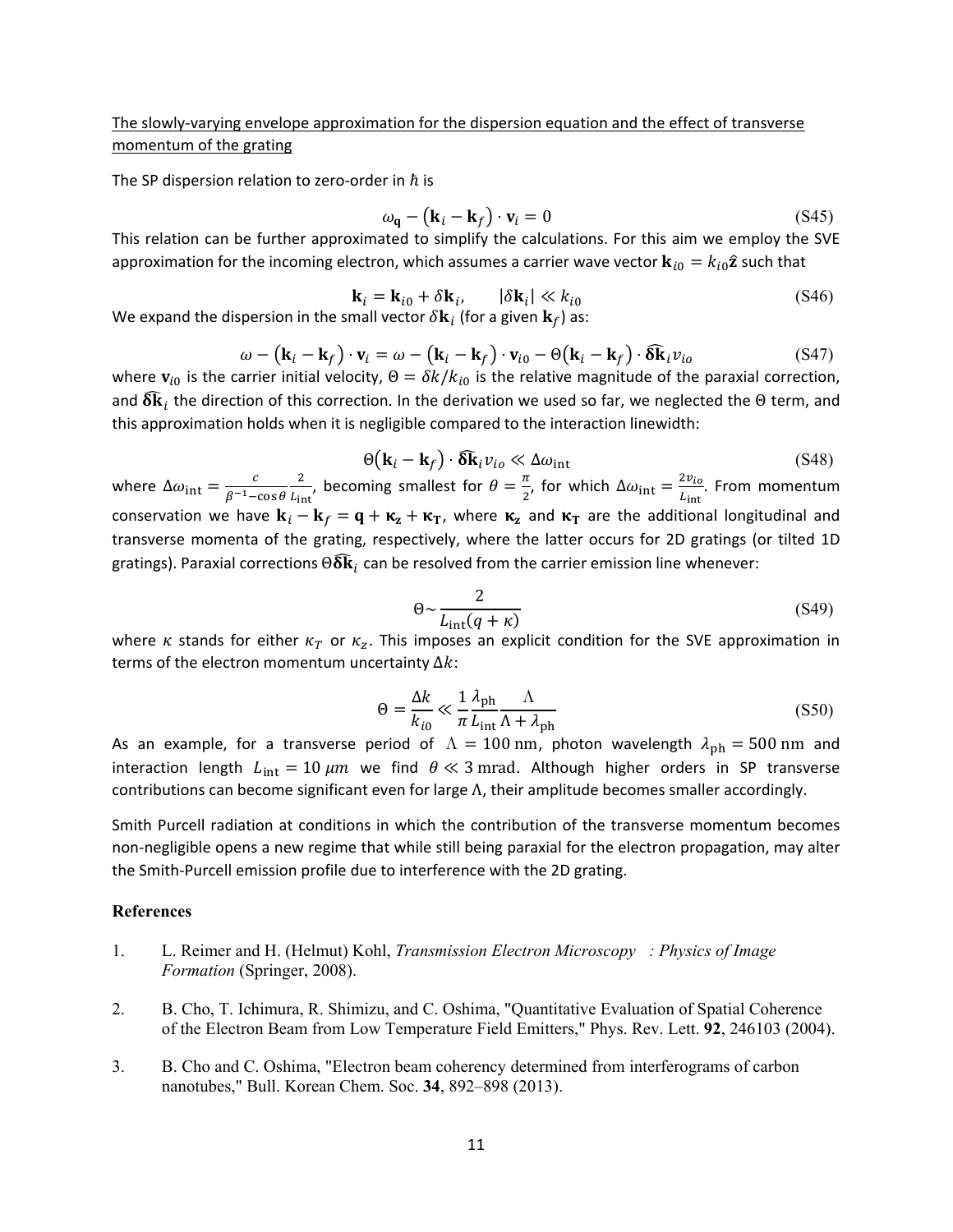- 4. T. Latychevskaia, "Spatial coherence of electron beams from field emitters and its effect on the resolution of imaged objects," Ultramicroscopy **175**, 121–129 (2017).
- 5. R. Shiloh, Y. Lereah, Y. Lilach, and A. Arie, "Sculpturing the electron wave function using nanoscale phase masks," Ultramicroscopy **144**, 26–31 (2014).
- 6. N. Voloch-Bloch, Y. Lereah, Y. Lilach, A. Gover, and A. Arie, "Generation of electron Airy beams," Nature **494**, 331–335 (2013).
- 7. R. Shiloh, Y. Tsur, R. Remez, Y. Lereah, B. A. Malomed, V. Shvedov, C. Hnatovsky, W. Krolikowski, and A. Arie, "Unveiling the Orbital Angular Momentum and Acceleration of Electron Beams," Phys. Rev. Lett. **114**, 096102 (2015).
- 8. H. Lichte and M. Lehmann, "Electron holography—basics and applications," Reports Prog. Phys. **71**, 016102 (2008).
- 9. J. C. H. Spence, W. Qian, and M. P. Silverman, "Electron source brightness and degeneracy from Fresnel fringes in field emission point projection microscopy," J. Vac. Sci. Technol. A Vacuum, Surfaces, Film. **12**, 542–547 (1994).
- 10. G. Pozzi, "Theoretical considerations on the spatial coherence in field emission electron microscope," Optik (Stuttg). **7**, 69–73 (1987).
- 11. S. J. Glass and H. Mendlowitz, "Quantum Theory of the Smith-Purcell Experiment," Phys. Rev. **174**, 57–61 (1968).
- 12. A. Friedman, A. Gover, G. Kurizki, S. Ruschin, and A. Yariv, "Spontaneous and stimulated emission from quasifree electrons," Rev. Mod. Phys. **60**, 471–535 (1988).
- 13. C. Murdia, N. Rivera, T. Christensen, L. J. Wong, J. D. Joannopoulos, M. Soljačić, and I. Kaminer, "Controlling light emission with electron wave interference," (2017).
- 14. C. Kremers, D. N. Chigrin, and J. Kroha, "Theory of Cherenkov radiation in periodic dielectric media: Emission spectrum," Phys. Rev. A **79**, 1–10 (2009).
- 15. M. E. Peskin and D. V. Schroeder, *An Introduction To Quantum Field Theory.* (Westview Press, 1995).
- 16. J. D. Joannopoulos, S. G. Johnson, J. N. Winn, and R. D. Meade, *Photonic Crystals: Molding the Flow of Light (Second Edition).* (Princeton University Press, 2008).
- 17. C. Luo, M. Ibanescu, S. G. Johnson, and J. D. Joannopoulos, *Cerenkov Radiation in Photonic Crystals* (n.d.).
- 18. C. W. Hsu, B. Zhen, A. D. Stone, J. D. Joannopoulos, and M. Soljačić, "Bound states in the continuum," Nat. Rev. Mater. **1**, 16048 (2016).
- 19. B. Zhen, C. W. Hsu, Y. Igarashi, L. Lu, I. Kaminer, A. Pick, S.-L. Chua, J. D. Joannopoulos, and M. Soljačić, "Spawning rings of exceptional points out of Dirac cones," Nature **525**, 354–358 (2015).
- 20. C. W. Hsu, B. Zhen, J. Lee, S.-L. Chua, S. G. Johnson, J. D. Joannopoulos, and M. Soljačić,